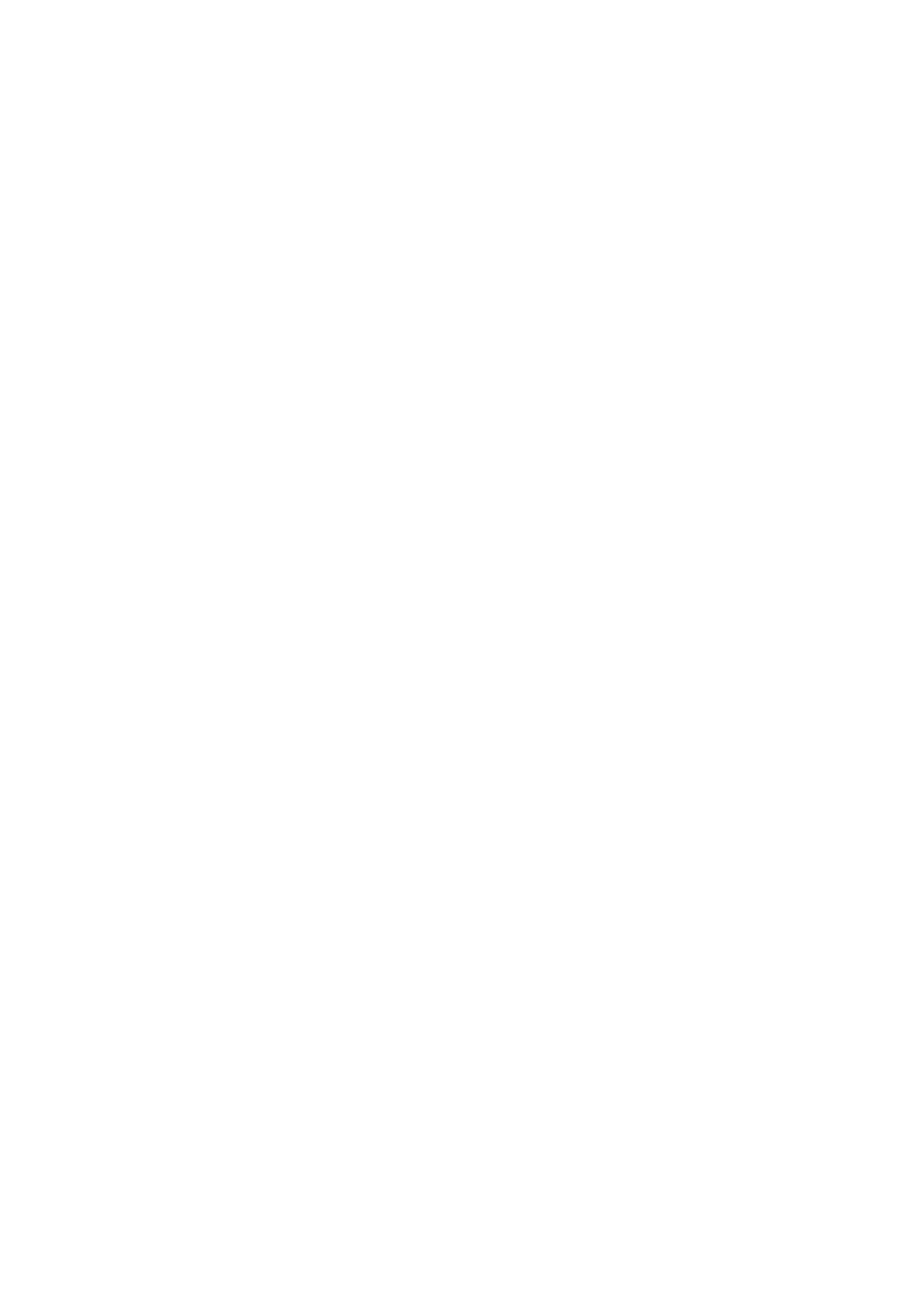## **Fishery Report 2016:** *Dissostichus* **spp. Subarea 48.2**

#### **Introduction**

1. Research fishing for *Dissostichus* spp. in Subarea 48.2 was first conducted by Chile in 1998, when seven hauls were conducted and 36 kg of Patagonian toothfish (*Dissostichus eleginoides*) were caught. In 2015, Ukraine began a multiyear research program and conducted 29 hauls with a total catch of 31 tonnes of Antarctic toothfish (*D. mawsoni*) and 4 tonnes of *D. eleginoides*.

#### **Description of the fishery**

## **Catch and CPUE**

2. The total catch and catch-per-unit-effort (CPUE) reported from the research surveys that have been conducted in Subarea 48.2 are comparatively low (Table 1).

| Dissostichus mawsoni and D. eleginoides<br>in Subarea 88.3. |            |             |                |             |  |
|-------------------------------------------------------------|------------|-------------|----------------|-------------|--|
| Year                                                        | D. mawsoni |             | D. eleginoides |             |  |
|                                                             | Catch      | <b>CPUE</b> | Catch          | <b>CPUE</b> |  |
| 1998                                                        |            |             | ${<}1$         | 0.002       |  |
| 2015                                                        | 31         |             |                |             |  |
| 2016                                                        | 71         |             |                |             |  |

Table 1: Catch (tonnes) and CPUE (kg/hook) of

### **Illegal, unreported and unregulated (IUU) fishing**

3. Illegal, unreported and unregulated (IUU) gear was recovered from Subarea 48.2 in March 2016 (CCAMLR-XXXV/10). There has been no other recorded evidence of IUU activities in this region between 2006 and 2016. Research fishing was undertaken in Subarea 48.2 in 2015 and 2016.

#### **Tag releases and recaptures**

4. In 2015, a total of 157 *D. mawsoni* were tagged and released. In 2016, a further 303 *D. mawsoni* and two *D. eleginoides* were tagged and two *D. mawsoni* were recaptured. One of the recaptures was of a fish tagged in the research in Subarea 48.2 in 2015, the other was tagged in Subarea 48.6 (research block 486\_5) in 2012.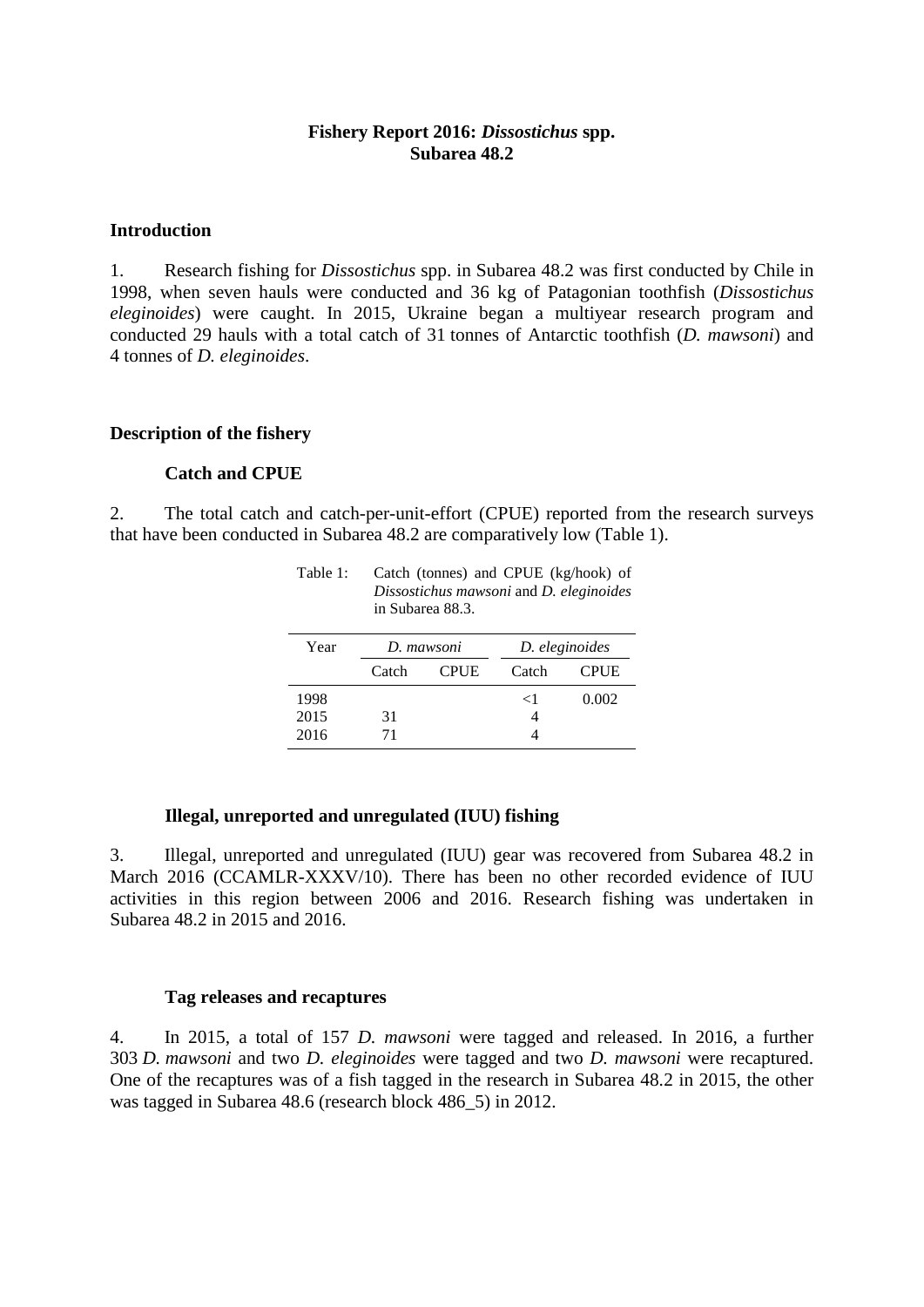## **Length-frequency distributions of catches**

5. The length-frequency distributions of *D. mawsoni* caught during research in this subarea in 2015 and 2016 are presented in Figure 1.



Frequency (%)

Figure 1: Annual length-frequency distributions of *Dissostichus mawsoni* caught in Subarea 48.2 in 2015 and 2016. The number of hauls from which fish were measured (N) and the number of fish measured (n) in each year are provided.

## **Inventory of age data**

6. No age data are available for this subarea.

## **Model parameters available**

7. No specific parameters are available for this subarea.

### **Other sources of mortality**

8. No specific parameters are available for this subarea.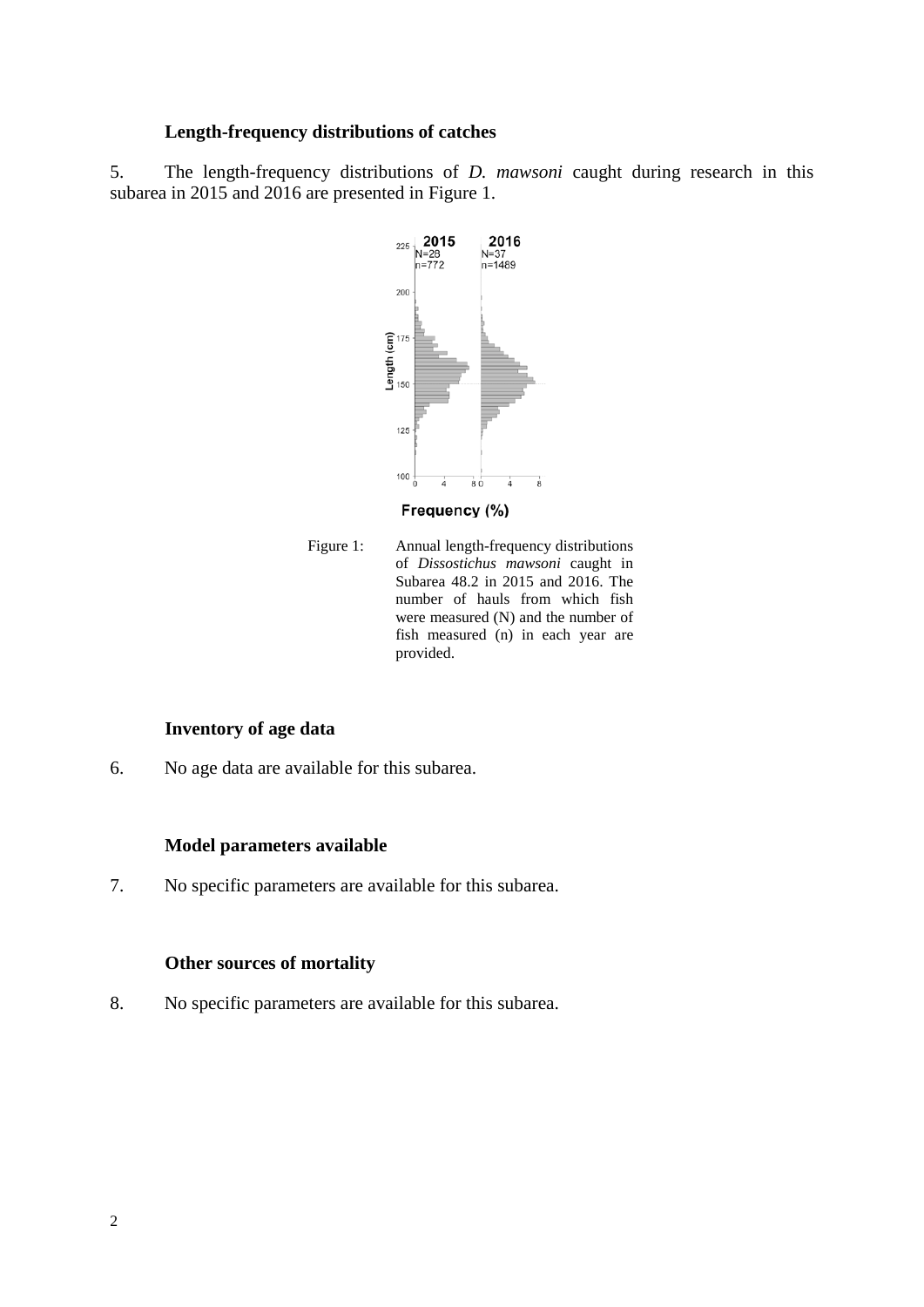## **Research plan summary**

## **Data collection plan**

9. In 2014, Ukraine proposed a three year (2015–2017) research plan using longline gear (trotline) to sample the toothfish populations in the eastern part of Subarea 48.2. The purpose of the research is to characterise the toothfish populations found in that region to better understand stock structure, movement patterns and improve estimation of population characteristics in the northern Weddell/Scotia Sea which is an overlap area in the distribution of the two species of *Dissostichus*. Additional outcomes of the research relate to mapping of the fishable area, documenting relative abundance of *D. eleginoides* and *D. mawsoni*, tagging toothfish for biomass estimation and for stock linkage studies, input into spatial population models and collecting information on distribution, relative abundance and life history of by-catch species.

10. In 2014, the Scientific Committee endorsed the advice of WG-FSA (SC-CAMLR-XXXIII, Annex 7, paragraph 5.48) that the research plan of Ukraine in Subarea 48.2 proceed in 2015 with an effort limit of 30 lines and catch limit of 75 tonnes of *Dissostichus* spp. and a tagging rate of 5 toothfish per tonne. This research program was continued in 2016 with the following specific objectives:

- (i) to utilise the expertise and experience of crew aboard vessels to explore and locate fishable habitat and sample toothfish in Subarea 48.2
- (ii) to document the spatial distribution of toothfish species in the area to east of the South Orkney Islands, thus providing catch and biological observations to test and develop the functionality of spatial population models of the north Weddell Sea region
- (ii) to tag toothfish and collect biological samples to further understand toothfish movement, migration, spawning and stock linkages within Area 48 and adjacent waters.

11. In 2015, Chile proposed to undertake research fishing in Subarea 48.2. The aim of the Chilean study was to cooperate with the generation of enough data upon which to base a management advice in accordance with the requirements of the Commission in a manner that allows it to carry out stock assessments of *Dissostichus* spp. in Subarea 48.2 and to develop fisheries of this resource in a sustainable manner. The Chilean proposal presented the following specific objectives:

- (i) determine spatial and bathymetric distribution of *Dissostichus* spp. in Subarea 48.2
- (ii) generate basic information to identify population units of *Dissostichus* spp.
- (iii) estimate an abundance index of *Dissostichus* spp. based on catch and effort data for the surveyed area
- (iv) identify suitable areas to develop fishing activities of *Dissostichus* spp. in Subarea 48.2.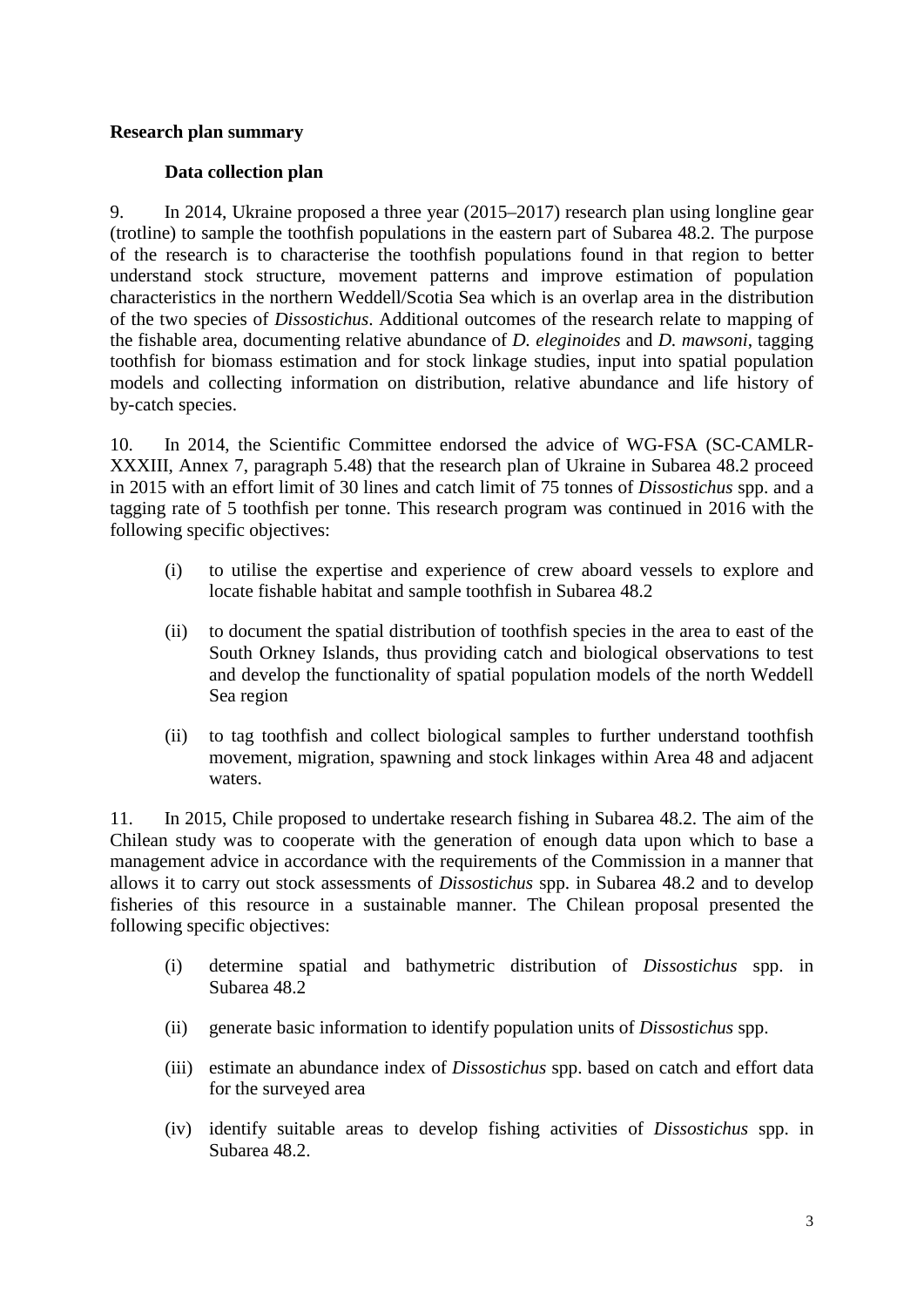12. In addition, Chile proposed the following specific objectives and general methodology:

- (i) Determination of spatial and bathymetric distribution
	- estimation of the probability of occurrence of *Dissostichus* spp. (siteoccupancy models).
- (ii) Generating basic information to identify population units
	- microelement analysis of otoliths
	- genetic techniques (microsatellite and mitochondrial DNA)
	- parasitological techniques (analysis of stomach content).
- (iii) Estimating an abundance index of *Dissostichus* spp. from catch and effort data for the surveyed area –
	- estimation of index of local abundance using catchability assumed constant between a reference region and the surveyed area.
- (iv) Abundance estimates of *Dissostichus* spp. based on tag-recapture data
	- standard methodology used by CCAMLR.
- (v) Identifying suitable areas to develop fishing operations
	- estimation of the probability of occurrence of suitable fishing areas (siteoccupancy models).

13. The Ukrainian vessel *Simeiz* and the Chilean vessel *Puerto William* undertook research fishing in 2016.

#### **Advice by the Scientific Committee for research fishing in 2017**

14. In 2016, the Scientific Committee reviewed the progress of research and proposals for research in Subarea 48.2 in 2017 from Chile, Ukraine and the UK (SC-CAMLR-XXXV, paragraphs 2.220 to 2.232) and:

- (i) agreed that the advice from WG-SAM-16 regarding the proposal by Chile to continue the longline research survey for *Dissostichus* spp. in Subarea 48.2 was clear and that the proponents had not followed this advice in full. Therefore, the Scientific Committee was unable to support the proposed extension of the Chilean survey in 2016/17 and requested that Chile prepare another proposal for this research and present this to WG-SAM-17
- (ii) noted the results from the first two years of research undertaken by Ukraine (WG-FSA-16/50) and considered a revised plan for the third year (WG-FSA-16/49) and recommended that the research catch limit of 75 tonnes in Subarea 48.2 from 2016 be brought forward to 2017 to allow Ukraine to complete the three-year longline research survey in Subarea 48.2